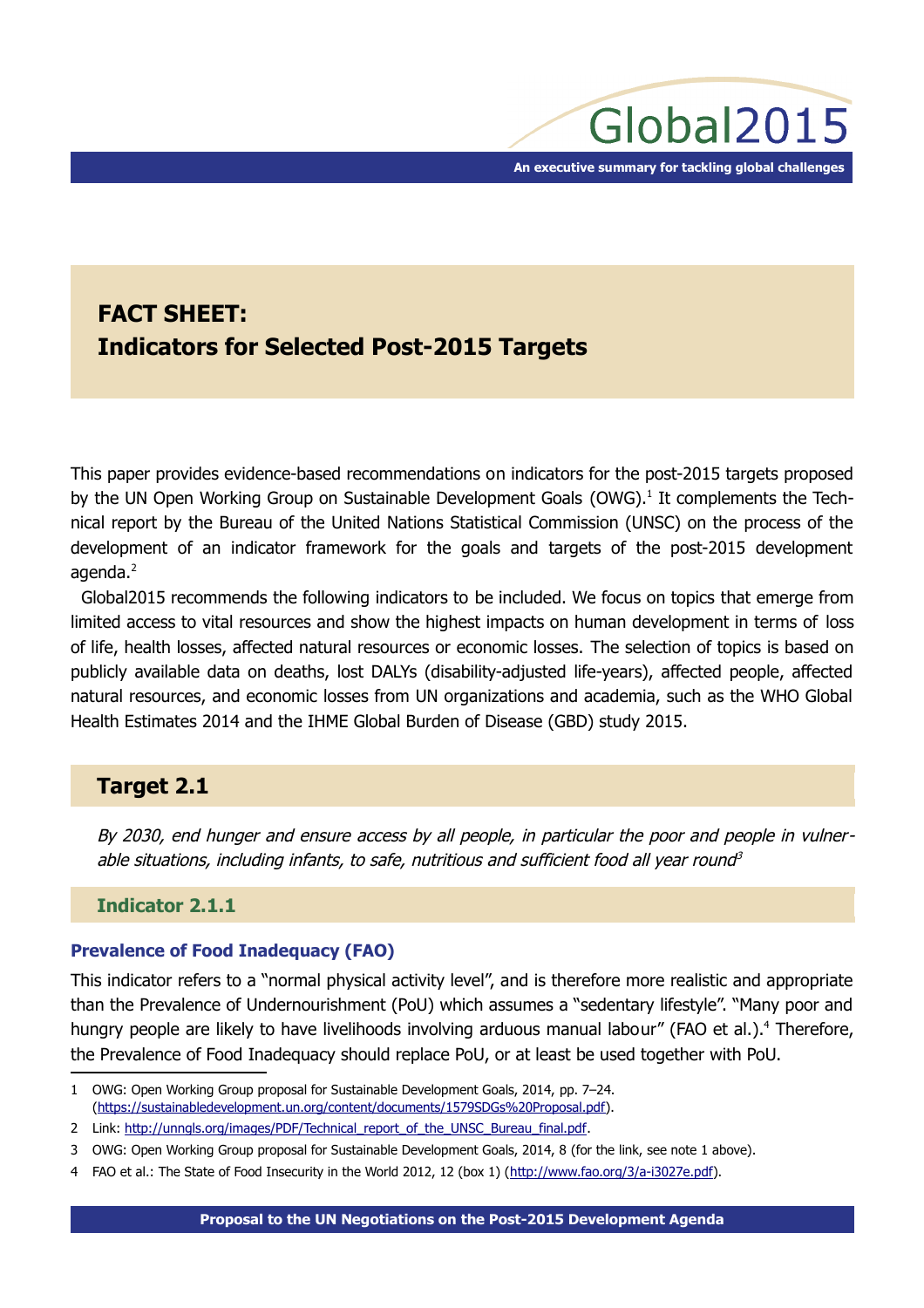Rating: the same as PoU (BAA), or better (even more relevant). Data: FAO: Food Insecurity Indicators, 2014.<sup>[5](#page-1-0)</sup>

### **Indicator 2.1.3 (new)**

Additional indicator: **Number of deaths from undernutrition**

This indicator shows the severity of undernourishment, and therefore adds high relevance. Estimates of deaths due to undernutrition originating in childhood were released by the GBD study, Black et al. and the WHO. The GBD study provided data for 21 regions and will regularly provide updates, likely also for the country level. There is collaboration between the WHO and the GBD study, which could be extended to deliver data for the UN SDG monitoring. However, as of now, no data is available on the health impacts of undernutrition that occurs in people from five years onwards.

Rating: For the above-mentioned reasons, the rating should be at least similar to Indicator 2.1.1 (BAA).

Data: Black et al.: Maternal and child undernutrition and overweight in low-income and middle-income countries, 2013,<sup>[6](#page-1-1)</sup> pp. 433, 442; GBD study: S. S. Lim et al.: A comparative risk assessment of burden of disease and injury attributable to 67 risk factors and risk factor clusters in 21 regions, 1990-2010: a systematic analysis for the Global Burden of Disease Study 2010, $^7$  $^7$  p. 2238 [an update has been announced, probably providing data at country level]; WHO: Global Health Risks, 2009.<sup>[8](#page-1-3)</sup>

# **Target 2.2**

By 2030, end all forms of malnutrition, including achieving, by 2025, the internationally agreed targets on stunting and wasting in children under 5 years of age, and address the nutritional needs of adole[s](#page-1-4)cent girls, pregnant and lactating women and older persons<sup>9</sup>

**Indicators 2.2.3–4 (new)**

Additional indicators:

### **Number of deaths from vitamin A and zinc deficiencies**

#### **Number of deaths from maternal iron-deficiency**

Target 2.2 mainly strives to "end all forms of malnutrition" by 2030, but the indicators cover only a part of the topic. Data is available from Black et al. and the GBD study, taking into account vitamin A deficiency and zinc deficiency.

The target also strives to "address the nutritional needs of adolescent girls, pregnant and lactating

<span id="page-1-0"></span><sup>5</sup> Link: [http://www.fao.org/fileadmin/templates/ess/foodsecurity/Food\\_Security\\_Indicators.xlsx.](http://www.fao.org/fileadmin/templates/ess/foodsecurity/Food_Security_Indicators.xlsx)

<span id="page-1-1"></span><sup>6</sup> In: The Lancet 2013, Vol. 382, Issue 9890 [\(http://www.thelancet.com/journals/lancet/article/PIIS0140-6736\(13\)60937-X/fulltext\)](http://www.thelancet.com/journals/lancet/article/PIIS0140-6736(13)60937-X/fulltext).

<span id="page-1-2"></span><sup>7</sup> In: The Lancet 2012, Vol. 380, Issue 9859 [\(http://www.thelancet.com/journals/lancet/article/PIIS0140-6736%2812%2961766-8/fulltext\)](http://www.thelancet.com/journals/lancet/article/PIIS0140-6736(12)61766-8/fulltext).

<span id="page-1-3"></span><sup>8</sup> Link: [http://www.who.int/healthinfo/global\\_burden\\_disease/GlobalHealthRisks\\_report\\_full.pdf.](http://www.who.int/healthinfo/global_burden_disease/GlobalHealthRisks_report_full.pdf)

<span id="page-1-4"></span><sup>9</sup> OWG: Open Working Group proposal for Sustainable Development Goals, 2014, 8 (for the link, see note [1](#page-0-0) above).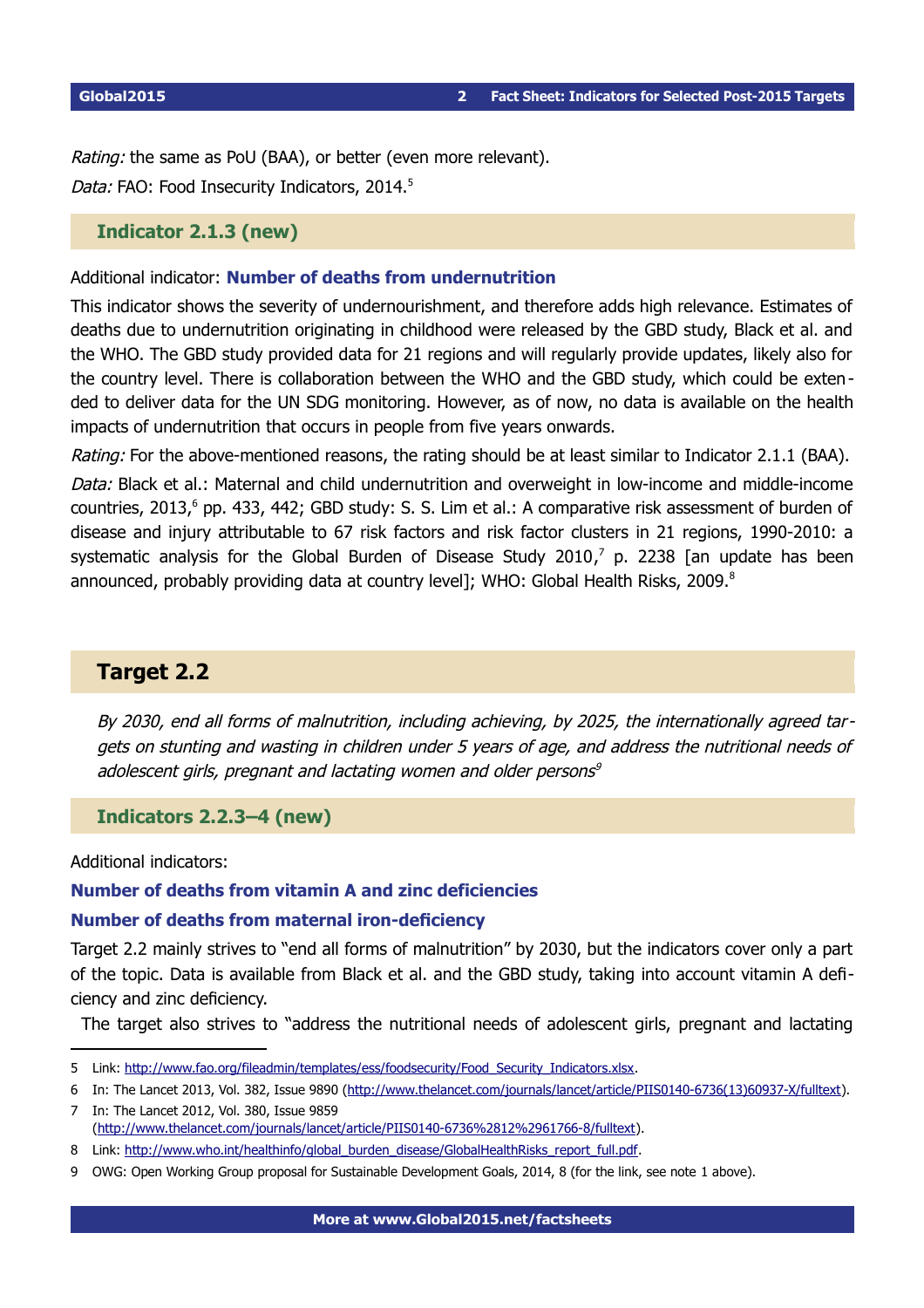women", but no indicator refers to this. Data is available on maternal iron deficiency (fetal growth restriction) (Black et al. 2013, 427, 430–431; GBD study, 2228, 2238, 2241, 2243–2245, 2250).

These micronutrient deficiencies ("hidden hunger") are already taken into account in the newly proposed Indicator 2.1.3 (number of deaths from undernutrition). However, due to the methodology of risk attribution, the figures cannot be added or subtracted. The overlap should be stated in a note attached to the indicator. However, if such overlap should be avoided, there should be a note provided to Target 2.2 stating that vitamin and mineral deficiencies, including maternal iron-deficiency, are already taken into account in Indicator 2.1.3.

Rating: the same as the other indicators (BAA).

Data: Black et al.: Maternal and child undernutrition and overweight in low-income and middle-income countries, 2013,<sup>[10](#page-2-0)</sup> pp. 433–434, 440–442, 427, 430–431, 444–445; GBD study: S. S. Lim et al.: A comparative risk assessment of burden of disease and injury attributable to 67 risk factors and risk factor clusters in 21 regions, 1990-2010: a systematic analysis for the Global Burden of Disease Study 2010, 2012, [11](#page-2-1) pp. 2228, 2238, 2225, 2241–48, 2250–53 [an update has been announced, probably providing data at country level].

# **Targets 3.2 and 3.3**

By 2030, end preventable deaths of newborns and children under 5 years of age By 2030, end the epidemics of AIDS, tuberculosis, malaria and neglected tropical diseases and com-bat hepatitis, water-borne diseases and other communicable diseases[12](#page-2-2)

These two targets are the SDG targets with the greatest impact in terms of reducing mortality.<sup>[13](#page-2-3)</sup> Accordingly, the indicators for these two targets are of utmost importance in order to track progress.

**Indicators 3.2.1, 3.3.2 and 3.3.6**

**Numbers of deaths** (instead of mortality rates, or additionally)

As is already the case with Indicator 3.3.4 (tuberculosis), the indicators should be expressed in numbers of deaths instead of the mortality rate, in order to ease understanding and to be more compelling (as suggested by Norheim et al.<sup>[14](#page-2-4)</sup>). Many SDG Targets, including Target 3.2, refer to deaths and not to mortality rates (Targets 3.2, 3.6, 3.9, 11.5). For these reasons, the indicators should only use mortality rates if the target itself includes a target level expressed in terms of mortality rate. Alternatively, all death-related targets should use both numbers of deaths and mortality rates.

<span id="page-2-0"></span><sup>10</sup> In: The Lancet 2013, Vol. 382, Issue 9890 [\(http://www.thelancet.com/journals/lancet/article/PIIS0140-6736\(13\)60937-X/fulltext\)](http://www.thelancet.com/journals/lancet/article/PIIS0140-6736(13)60937-X/fulltext).

<span id="page-2-1"></span><sup>11</sup> In: The Lancet 2012, Vol. 380, Issue 9859 (for the link, see note [7](#page-1-2) above).

<span id="page-2-2"></span><sup>12</sup> OWG: Open Working Group proposal for Sustainable Development Goals, 2014, 9 (for the link, see note [1](#page-0-0) above).

<span id="page-2-3"></span><sup>13</sup> See our fact sheet on infectious diseases, p. 1 [\(http://global2015.de/file/global2015sdg3-3.pdf\)](http://global2015.de/file/global2015sdg3-3.pdf), based on the WHO Global Health Estimates and the GBD study.

<span id="page-2-4"></span><sup>14</sup> In: The Lancet 2015, Vol. 385, Issue 9964 [\(http://www.thelancet.com/journals/lancet/article/PIIS0140-6736\(14\)61591-9/fulltext\)](http://www.thelancet.com/journals/lancet/article/PIIS0140-6736(14)61591-9/fulltext).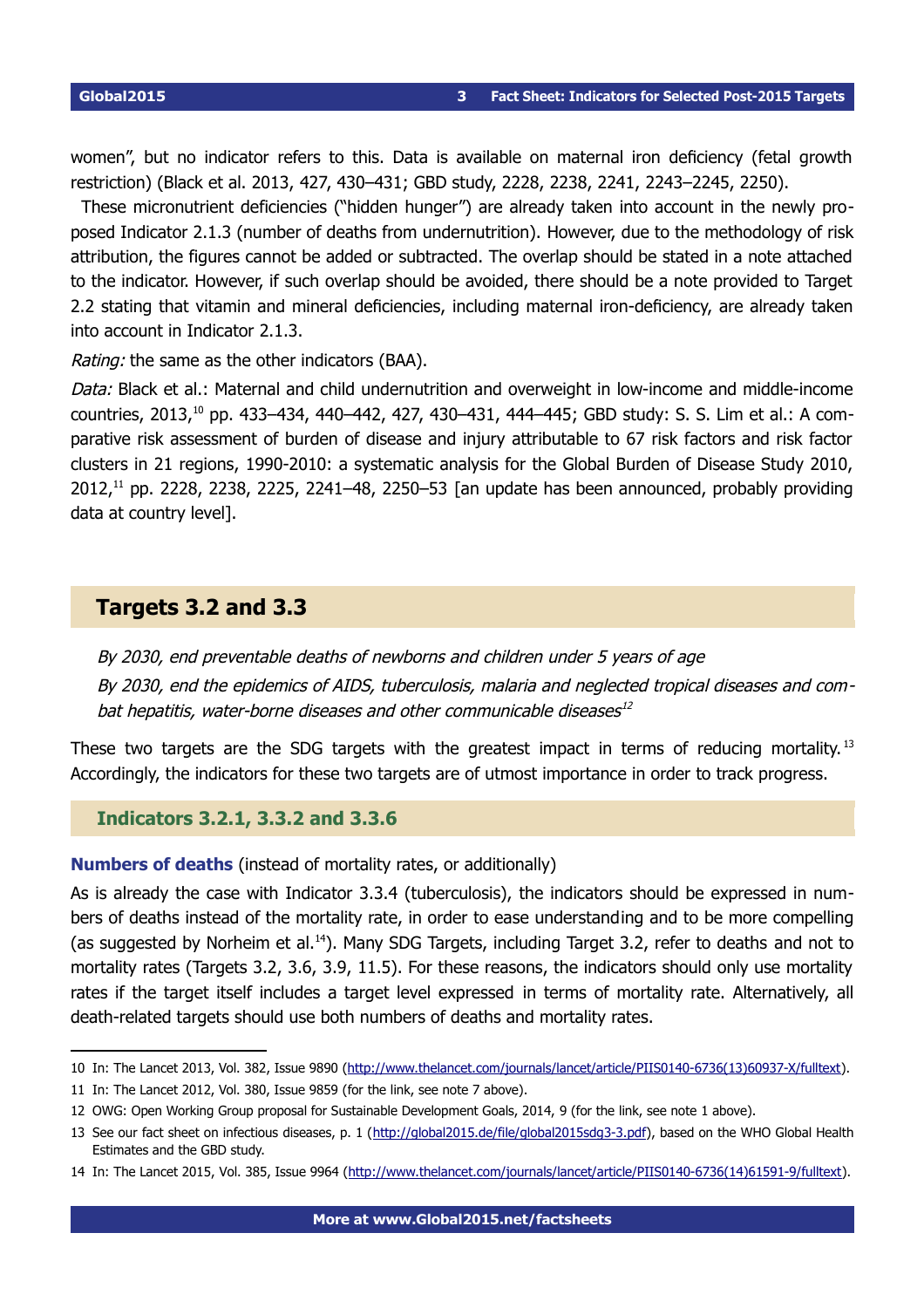### **Indicator 3.3.2a (new)**

### Additional indicator: **HIV/AIDS antiretroviral therapy coverage**

In order to complete unfinished business from the MDG target on universal access to treatment of HIV/AIDS, and to end the AIDS epidemic, this is an essential indicator. Nevertheless, the two indicators on new HIV cases and AIDS deaths cannot serve as a complete replacement, because they do not reflect the treatment of people who will need it on the way to 2030.

Rating: the same as the other two indicators on HIV/AIDS (AAA).

Data: UNAIDS: Global AIDS Response Progress Reporting 20[15](#page-3-0);<sup>15</sup> WHO: Global update on the health sector response to HIV, 2014;<sup>[16](#page-3-1)</sup> WB: World Development Indicators (WDI), "Antiretroviral therapy cov-erage (% of people living with HIV)".<sup>[17](#page-3-2)</sup>

**Indicator 3.3.4a (new)** 

### Additional indicator: **Number of deaths from multi-drug resistant tuberculosis (MDR-TB)**

The relevance of this indicator stems from the fact that MDR-TB is increasing, has high fatality rates, and, moreover, it will not be possible to end the epidemic of tuberculosis without defeating MDR-TB.

Rating: BAA. Strong efforts are under way to make data collection more comprehensive.

Data: WHO: Global Tuberculosis Report 2014,<sup>[18](#page-3-3)</sup> chap. 5; WHO: Antimicrobial resistance, 2014,<sup>[19](#page-3-4)</sup> section 4.1.

### **Indicator 3.3.7a (new)**

Additional indicator: **Number of deaths from viral hepatitis** 

This indicator is of high relevance since, if current trends continue, hepatitis will be the most fatal epidemic in the post-2015 era. The SDG indicators should track the goal of Target 3.3 to combat hepatitis. Data is available from the WHO Global Health Estimates 2014 (for acute hepatitis B and C) and the IHME Global Burden of Disease (GBD) study 2015 (for acute hepatitis A, B, C and E, as well as for liver cancer and liver cirrhosis resulting from chronic hepatitis B and C, disaggregated for 188 countries).

Rating: AAA. There is collaboration between the WHO and the GBD study, which could be extended to deliver data for the UN SDG monitoring. Hence, the rating should be similar to the other diseases included in Target 3.3 (AAA).

Data: WHO: Global Health Estimates [20](#page-3-5)14;<sup>20</sup> GBD study, 2014/2015.<sup>[21](#page-3-6)</sup>

<span id="page-3-0"></span><sup>15</sup> Link: [http://www.unaids.org/sites/default/files/media\\_asset/JC2702\\_GARPR2015guidelines\\_en.pdf.](http://www.unaids.org/sites/default/files/media_asset/JC2702_GARPR2015guidelines_en.pdf)

<span id="page-3-1"></span><sup>16</sup> Link: [http://www.who.int/iris/bitstream/10665/128494/1/9789241507585\\_eng.pdf?ua=1.](http://www.who.int/iris/bitstream/10665/128494/1/9789241507585_eng.pdf?ua=1)

<span id="page-3-2"></span><sup>17</sup> Link: [http://data.worldbank.org/.](http://data.worldbank.org/)

<span id="page-3-3"></span><sup>18</sup> Link: [http://apps.who.int/iris/bitstream/10665/137094/1/9789241564809\\_eng.pdf?ua=1.](http://apps.who.int/iris/bitstream/10665/137094/1/9789241564809_eng.pdf?ua=1)

<span id="page-3-4"></span><sup>19</sup> Link: [http://apps.who.int/iris/bitstream/10665/112642/1/9789241564748\\_eng.pdf.](http://apps.who.int/iris/bitstream/10665/112642/1/9789241564748_eng.pdf)

<span id="page-3-5"></span><sup>20</sup> Link: [http://www.who.int/healthinfo/global\\_burden\\_disease/estimates/en/index1.html.](http://www.who.int/healthinfo/global_burden_disease/estimates/en/index1.html)

<span id="page-3-6"></span><sup>21</sup> Link: [http://www.healthdata.org/gbd.](http://www.healthdata.org/gbd)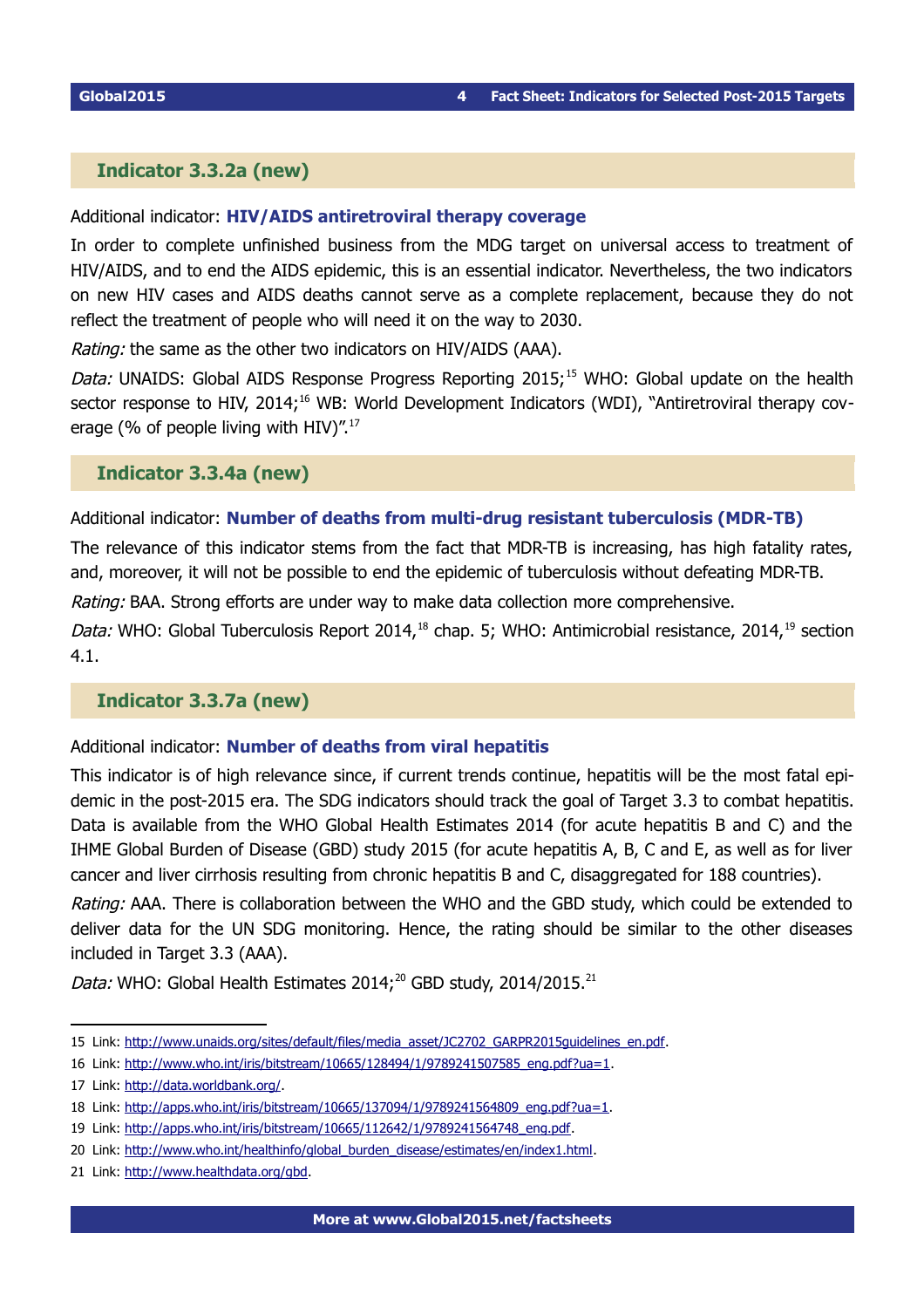### **Indicator 3.3.9 (new)**

#### Additional indicator: **Number of deaths from other communicable diseases**

In order to cover Target 3.3 entirely, an indicator on the remaining contagious diseases should be added. This indicator would be highly relevant because it includes pneumonia, which is likely to cause the highest number of deaths out of all infectious diseases for both children and the total population. (according to WHO 2014<sup>[22](#page-4-0)</sup>). The indicator should also take into account neglected tropical diseases and water-borne diseases, with the exception of malaria (i.e. comprising all contagious diseases except those covered by the other indicators: HIV/AIDS, tuberculosis, malaria, and hepatitis).

Rating: the same as the communicable diseases covered by the other indicators included (AAA).

Data: WHO: Global Health Estimates 2014;<sup>[23](#page-4-1)</sup> GBD study, 2014/2015.<sup>[24](#page-4-2)</sup>

# **Target 3.8**

Achieve universal health coverage, including financial risk protection, access to quality essential health-care services and access to safe, effective, quality and affordable essential medicines and vaccines for all<sup>[25](#page-4-3)</sup>

**Indicator 3.8.2–3 (new)**

Additional indicators:

### **Median availability of selected generic medicines (WHO)**

### **Physicians per 1000 people (WB)**

These indicators refer to a part of the target that is not covered by the two indicators on financial risk protection, and are relevant because of large limitations in access to essential medicines and health services.

Rating: ABA to BBB for essential medicines, and ABA to ABB for physicians, respectively (at least as high as the two other indicators [BBB and CBB], due to better feasibility).

Data: WHO: Median availability of selected generic medicines:  $^{26}$  $^{26}$  $^{26}$  WB: WDI, "Physicians (per 1,000 people)".<sup>[27](#page-4-5)</sup>

<span id="page-4-0"></span><sup>22</sup> WHO: Global Health Estimates 2014 (http://www.who.int/healthinfo/global burden disease/GHE\_DthGlobal\_2000\_2012.xls) (pneumonia is the predominant part of lower respiratory infections).

<span id="page-4-1"></span><sup>23</sup> Link: [http://www.who.int/healthinfo/global\\_burden\\_disease/estimates/en/index1.html.](http://www.who.int/healthinfo/global_burden_disease/estimates/en/index1.html)

<span id="page-4-2"></span><sup>24</sup> Link: [http://www.healthdata.org/gbd.](http://www.healthdata.org/gbd)

<span id="page-4-3"></span><sup>25</sup> OWG: Open Working Group proposal for Sustainable Development Goals, 2014, 9 (for the link, see note [1](#page-0-0) above).

<span id="page-4-4"></span><sup>26</sup> Link: [http://www.who.int/gho/mdg/medicines/availability/en/.](http://www.who.int/gho/mdg/medicines/availability/en/)

<span id="page-4-5"></span><sup>27</sup> Link: [http://data.worldbank.org/.](http://data.worldbank.org/)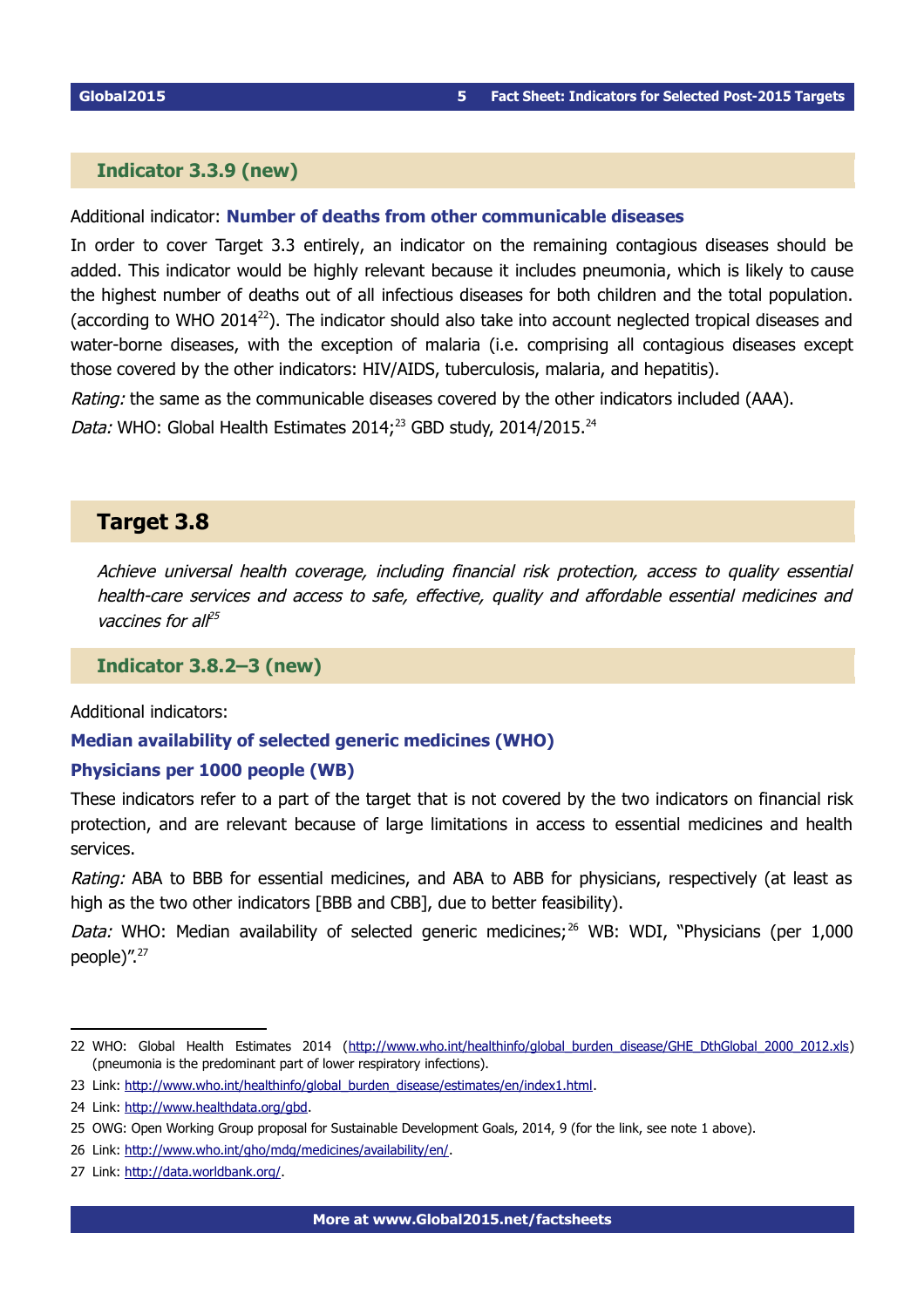# **Target 3.9**

By 2030, substantially reduce the number of deaths and illnesses from hazardous chemicals and air, water and soil pollution and contamination

**Indicators 3.9.2–5 (new)**

Additional indicators:

**Number of deaths from lead exposure** 

**Number of deaths from outdoor (ambient) air pollution** 

**Number of deaths from indoor (household) air pollution** 

**Number of deaths from water contamination** (alternatively: **deaths from diarrhoeal diseases**)

These indicators entail the available data for the topics listed in Target 3.9. The currently suggested indicator is very incomplete in fully addressing the target.

Data is provided by the WHO and the GBD study. The relevance of these indicators is very high, since they reflect some of the topics that are the biggest killers. Outdoor air pollution claims more than 3 million lives per year, a figure that is increasing (WHO; GBD study).

The biggest impacts of water pollution are infections and deaths from diarrhoeal diseases. Since there are very different estimates on the mortality attributable to the risk factor unsafe water and sanitation, data on diarrhoeal diseases could be used instead.

Rating: BAA (at the regional and global level, AAA). There is collaboration between the WHO and the GBD study, which could be extended to deliver data for the UN SDG monitoring. Hence, the rating should be similar to the diseases included in Target 3.3 (AAA).

Data: WHO: Burden of disease from ambient and household air pollution, 2014;<sup>[28](#page-5-0)</sup> WHO: Preventing diarrhoea through better water, sanitation and hygiene: exposures and impacts in low- and middle-in-come countries, 2014;<sup>[29](#page-5-1)</sup> GBD study: S. S. Lim et al.: A comparative risk assessment of burden of disease and injury attributable to 67 risk factors and risk factor clusters in 21 regions, 1990-2010: a sys - tematic analysis for the Global Burden of Disease Study 2010, 2012,<sup>[30](#page-5-2)</sup> p. 2238 [covering lead exposure, ambient air pollution, household air pollution, and unsafe water; an update has been announced, prob-ably providing data at country level]; on diarrhoeal diseases: WHO: Global Health Estimates 2014;<sup>[31](#page-5-3)</sup> GBD study, 2014/2015.<sup>[32](#page-5-4)</sup>

<span id="page-5-0"></span><sup>28</sup> Link: [http://www.who.int/phe/health\\_topics/outdoorair/databases/en/.](http://www.who.int/phe/health_topics/outdoorair/databases/en/)

<span id="page-5-1"></span><sup>29</sup> Link: [http://apps.who.int/iris/bitstream/10665/150112/1/9789241564823\\_eng.pdf?ua=1/&ua=1.](http://apps.who.int/iris/bitstream/10665/150112/1/9789241564823_eng.pdf?ua=1/&ua=1)

<span id="page-5-2"></span><sup>30</sup> In: The Lancet 2012, Vol. 380, Issue 9859 (for the link, see note [7](#page-1-2) above).

<span id="page-5-3"></span><sup>31</sup> Link: [http://www.who.int/healthinfo/global\\_burden\\_disease/estimates/en/index1.html.](http://www.who.int/healthinfo/global_burden_disease/estimates/en/index1.html)

<span id="page-5-4"></span><sup>32</sup> Link: [http://www.healthdata.org/gbd.](http://www.healthdata.org/gbd)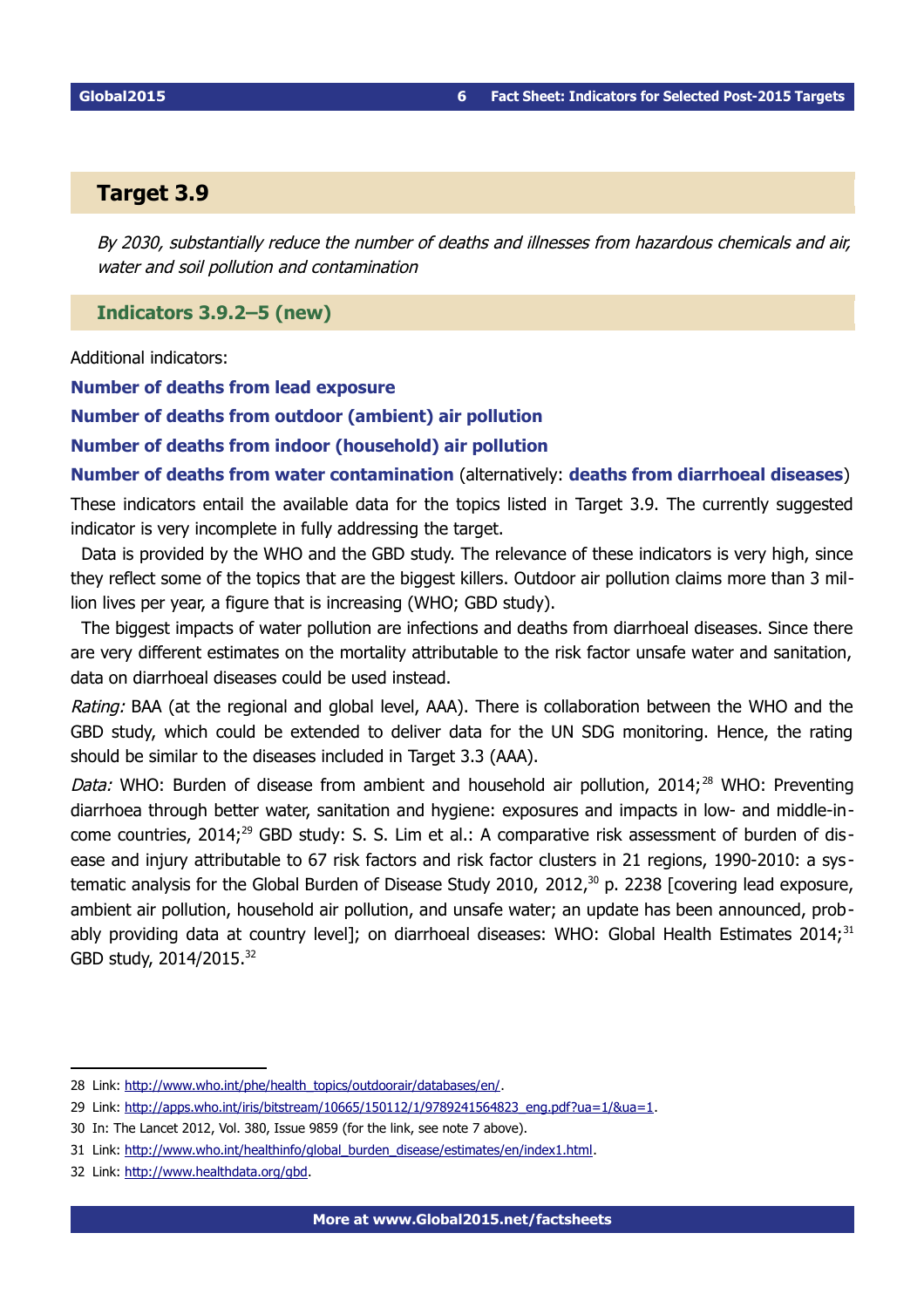# **Target 5.2**

Eliminate all forms of violence against all women and girls in the public and private spheres, includ-ing trafficking and sexual and other types of exploitation<sup>[33](#page-6-0)</sup>

### **Indicator 5.2.3 (new)**

Additional indicator: **Number of deaths from physical and/or sexual violence by a current or former intimate partner**

This indicator should be added in order to reflect the most severe outcomes of violence against women and girls. Data is available from the GBD study.

Rating: BAA (similar to the other indicators, but currently only at the regional and global level).

Data: GBD study: S. S. Lim et al.: A comparative risk assessment of burden of disease and injury attributable to 67 risk factors and risk factor clusters in 21 regions, 1990-2010: a systematic analysis for the Global Burden of Disease Study 2010, 2012, $34$  pp. 2240, 2243, 2233 [covering intimate partner violence; an update has been announced, perhaps providing data at country level].

# **Target 8.1**

Sustain per capita economic growth in accordance with national circumstances and, in particular, at least 7 per cent gross domestic product growth per annum in the least developed countries

**Indicator 8.1.3 (new)**

### Additional indicator: **GDP growth (based on constant US or constant international dollars)**

Indicator 8.1.1 covers the first part of the target (per capita growth) but not the quantified target level stated in the latter part (7% GDP growth in LDCs). The latter part does not refer to per capita growth; instead, it refers to countries and their GDP growth. The 7% minimum target is slightly above the GDP growth rates of the least developed countries (as a total), but much higher than their per capita GDP growth. Annual GDP growth was 4.0–9.0% between 2005 and 2013 in the least developed countries (as a total), if GDP expressed in constant US\$. If based on purchasing power parity (PPP, constant international dollars), growth was between 3.5% and 8.5%. Per capita GDP only grew by 1.7–6.5% per year in the same time frame, if based on constant US\$, or 1.2–6.0%, if based on constant PPP \$.

Rating: the same as for Indicator 8.1.1 (AAA).

Data: WB: WDI, "GDP growth (annual %)" or "GDP, PPP (constant 2011 international \$)".<sup>[35](#page-6-2)</sup>

<span id="page-6-0"></span><sup>33</sup> OWG: Open Working Group proposal for Sustainable Development Goals, 2014, 11 (for the link, see note [1](#page-0-0) above).

<span id="page-6-1"></span><sup>34</sup> In: The Lancet 2012, Vol. 380, Issue 9859 (for the link, see note [7](#page-1-2) above).

<span id="page-6-2"></span><sup>35</sup> Link:<http://data.worldbank.org/> [for comparison: "GDP per capita growth (annual %)" and "GDP per capita, PPP (constant 2011 international \$)"; review's calculations of annual percentages for "GDP, PPP" and "GDP per capita, PPP"].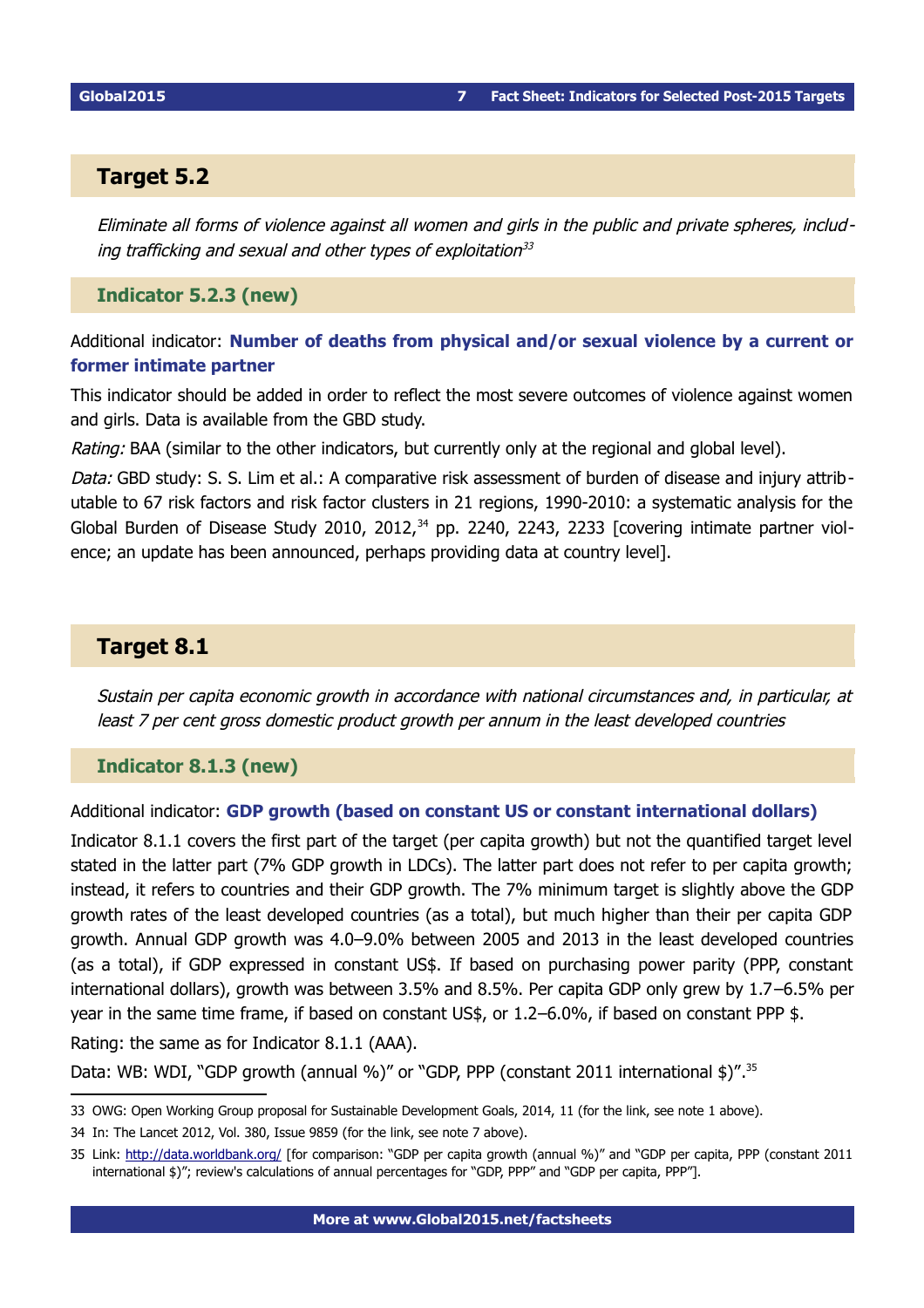## **Target 8.4**

Improve progressively, through 2030, global resource efficiency in consumption and production and endeavour to decouple economic growth from environmental degradation, in accordance with the 10-year framework of programmes on sustainable consumption and production, with developed countries taking the lead

**Indicator 8.4.1**

#### **Global, regional and national material efficiency**

The target refers to "global resource efficiency"; therefore, the indicator should not be limited to "*national* material efficiency". Data is available for the global level and 6 world regions (UNEP; Schaffartzik et al.).

Rating: BBA to BBB (only available at the global and regional level).

Data: UNEP: Decoupling Natural Resource Use and Environmental Impacts from Economic Growth.  $2011<sup>36</sup>$  $2011<sup>36</sup>$  $2011<sup>36</sup>$  11; Schaffartzik et al.: The global metabolic transition: Regional patterns and trends of global material flows, 1950-2010, 2014.<sup>[37](#page-7-1)</sup>

**Indicators 8.4.3–4 (new)** 

Additional indicators:

#### **Carbon efficiency (the amount of CO2 emissions per unit of economic output)**

### **Water intensity (the amount of freshwater withdrawals per unit of economic output)**

The target strives to improve resource efficiency and decouple economic growth from environmental degradation, but the indicators only refer to resource efficiency. In order to reflect the decoupling of economic growth from environmental degradation, more dimensions need to be encompassed. Data is available at all levels to show trends in decoupling of real GDP growth from  $CO<sub>2</sub>$  emissions and freshwater withdrawals (on freshwater withdrawals, only for 2013 and less completely for several earlier years).

Rating: ABA to BBB. The indicators are more feasible than the other two indicators (CBB).

Data: WB: WDI, "CO<sub>2</sub> emissions (kg per 2011 PPP  $$$  of GDP)"; "Annual freshwater withdrawals, total (billion cubic meters)"; "GDP, PPP (constant 2011 international \$)"; not in PPP \$, and reversed: "Water productivity, total (constant 2005 US\$ GDP per cubic meter of total freshwater withdrawal)".<sup>[38](#page-7-2)</sup>

<span id="page-7-0"></span><sup>36</sup> Link: [http://www.unep.org/resourcepanel/decoupling/files/pdf/decoupling\\_report\\_english.pdf.](http://www.unep.org/resourcepanel/decoupling/files/pdf/decoupling_report_english.pdf)

<span id="page-7-1"></span><sup>37</sup> Link: [http://www.uni-klu.ac.at/socec/inhalt/5394.htm.](http://www.uni-klu.ac.at/socec/inhalt/5394.htm)

<span id="page-7-2"></span><sup>38</sup> Link: [http://data.worldbank.org/.](http://data.worldbank.org/)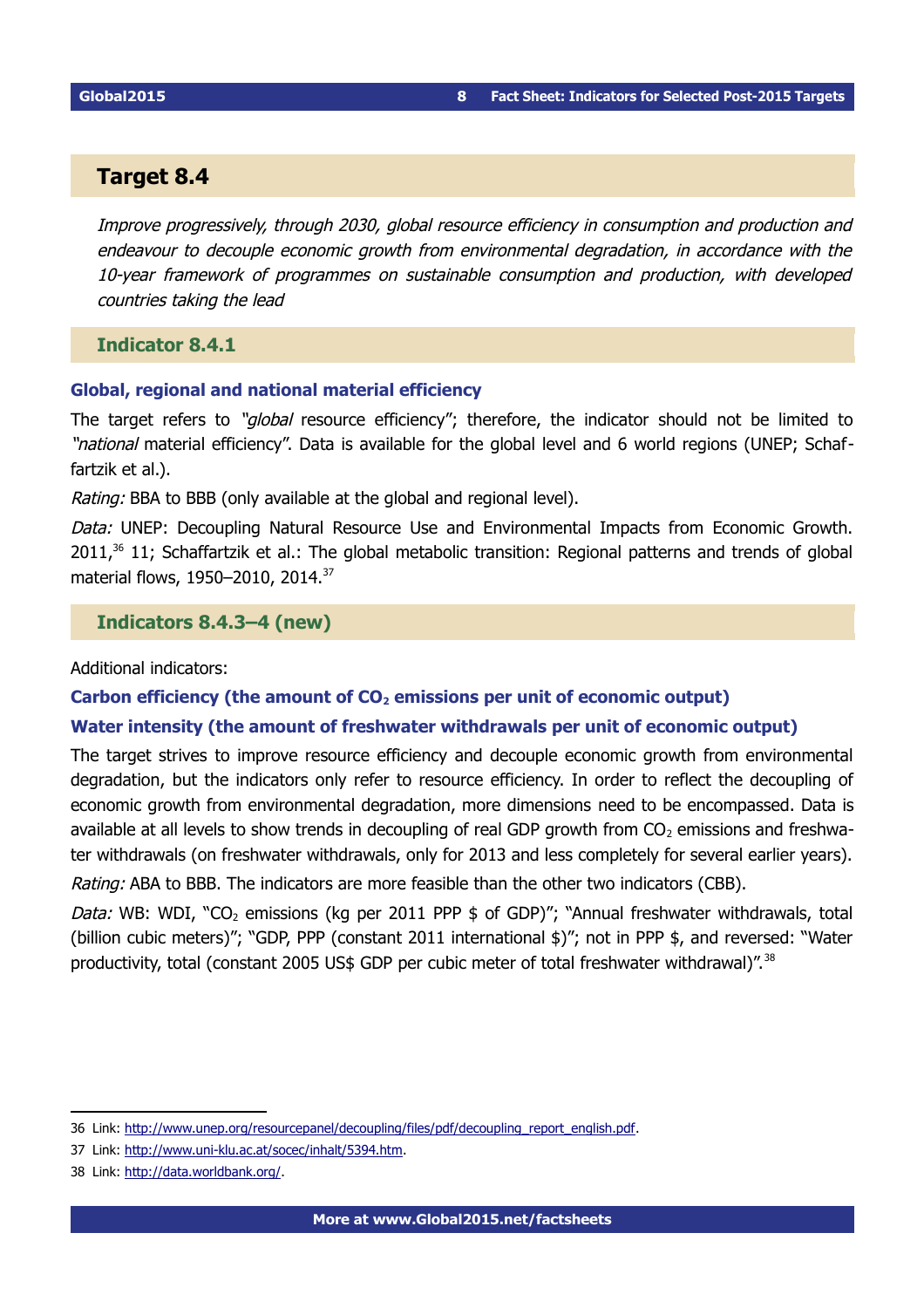## **Target 8.8**

Protect labour rights and promote safe and secure working environments for all workers, including migrant workers, in particular women migrants, and those in precarious employment<sup>[39](#page-8-0)</sup>

**Indicator 8.8.1** 

**Frequency rates of fatal and non-fatal occupational injuries and diseases and time lost due to occupational injuries and diseases by gender** (alternatively: **Number of deaths from occupational accidents and diseases**)

Occupational diseases constitute a major, if not the largest, part of work-related health impacts. Data on deaths from occupational accidents and diseases is available from the ILO, TUT et al. and the GBD study (the latter disaggregated for 21 regions, probably soon also for countries).

Rating: AAA (global and regional) to BAA (national).

Data: ILO: Safety and Health at Work: A Vision for Sustainable Prevention,<sup>[40](#page-8-1)</sup> pp. 33–34; TUT et al.: Global Estimates of Occupational Accidents and Work-related Illness 2014,<sup>[41](#page-8-2)</sup> p. 13 [same figures]; GBD study: S. S. Lim et al.: A comparative risk assessment of burden of disease and injury attributable to 67 risk factors and risk factor clusters in 21 regions, 1990-2010: a systematic analysis for the Global Bur-den of Disease Study 2010, 2012,<sup>[42](#page-8-3)</sup> pp. 2239–2240 [covering occupational risks; an update has been announced, probably providing data at country level].

# **Target 9.4**

By 2030, upgrade infrastructure and retrofit industries to make them sustainable, with increased resource-use efficiency and greater adoption of clean and environmentally sound technologies and industrial processes, with all countries taking action in accordance with their respective capabilities<sup>[43](#page-8-4)</sup>

### **Indicators 9.4.1 and 9.4.2**

**Intensity of material use per unit of value added (international dollars)** [no change proposed]. **Energy intensity per unit of value added (international dollars)** [no change proposed].

Rating: may be better than CBB and BBB, respectively, since data is available for material intensity at the global and regional level, and for energy intensity (or for energy productivity) at all levels.

<span id="page-8-0"></span><sup>39</sup> OWG: Open Working Group proposal for Sustainable Development Goals, 2014, 14 (for the link, see note [1](#page-0-0) above).

<span id="page-8-1"></span><sup>40</sup> Link: [http://www.ilo.org/wcmsp5/groups/public/---ed\\_protect/---protrav/---safework/documents/publication/wcms\\_301214.pdf.](http://www.ilo.org/wcmsp5/groups/public/---ed_protect/---protrav/---safework/documents/publication/wcms_301214.pdf)

<span id="page-8-2"></span><sup>41</sup> Link: [http://www.researchgate.net/profile/Jukka\\_Takala/publication/265214122\\_Global\\_Estimates\\_of\\_Occupational\\_Accidents\\_and\\_Work](http://www.researchgate.net/profile/Jukka_Takala/publication/265214122_Global_Estimates_of_Occupational_Accidents_and_Work-related_Illnesses_2014_made_for_the_ILO_Report_at_XX_World_Congress_Frankfurt/links/540586480cf23d9765a6f87a.pdf)[related\\_Illnesses\\_2014\\_made\\_for\\_the\\_ILO\\_Report\\_at\\_XX\\_World\\_Congress\\_Frankfurt/links/540586480cf23d9765a6f87a.pdf.](http://www.researchgate.net/profile/Jukka_Takala/publication/265214122_Global_Estimates_of_Occupational_Accidents_and_Work-related_Illnesses_2014_made_for_the_ILO_Report_at_XX_World_Congress_Frankfurt/links/540586480cf23d9765a6f87a.pdf)

<span id="page-8-3"></span><sup>42</sup> In: The Lancet 2012, Vol. 380, Issue 9859 (for the link, see note [7](#page-1-2) above).

<span id="page-8-4"></span><sup>43</sup> OWG: Open Working Group proposal for Sustainable Development Goals, 2014, 15 (for the link, see note [1](#page-0-0) above).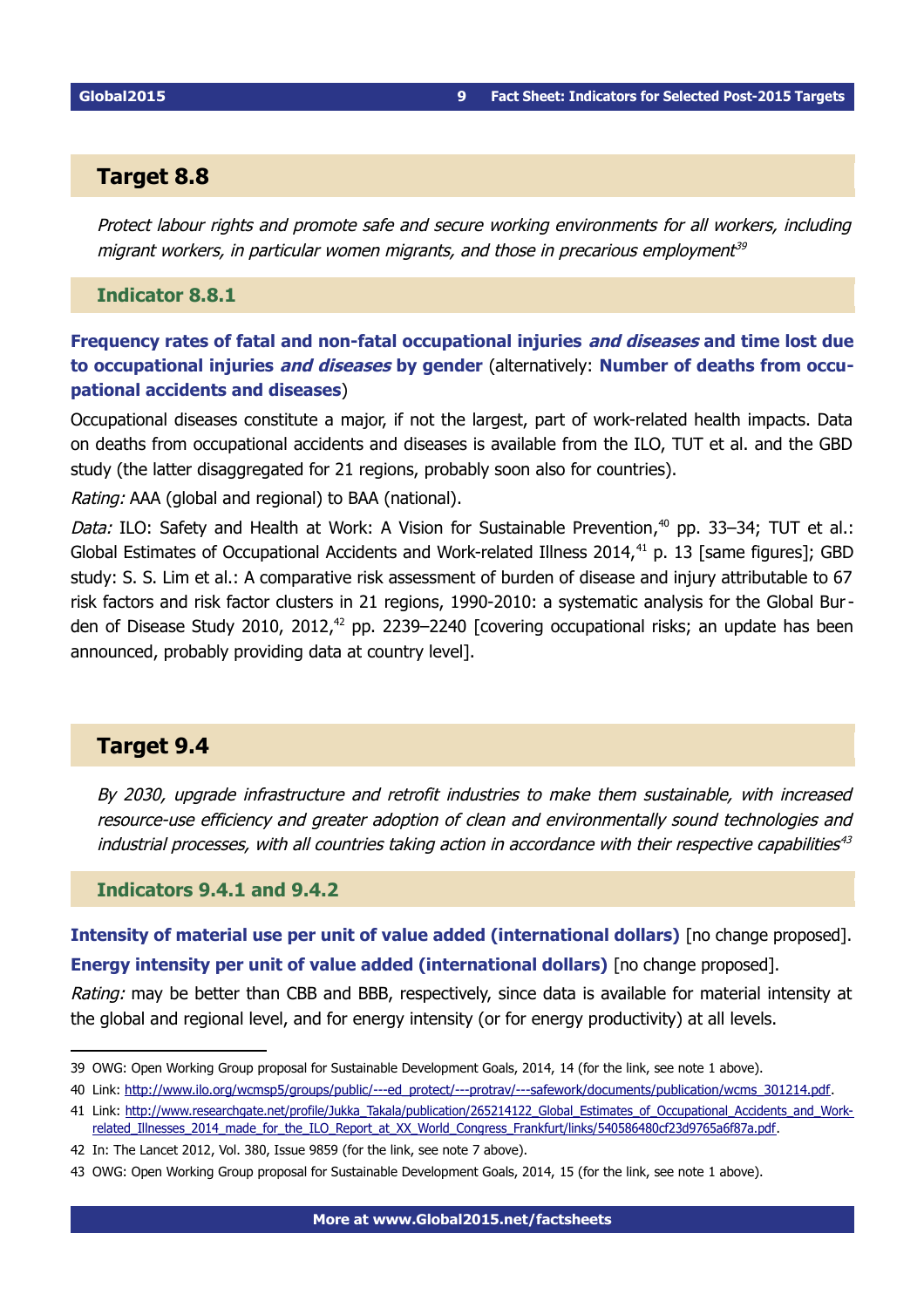Data: Schaffartzik et al.: The global metabolic transition: Regional patterns and trends of global mater-ial flows, 1950–2010, 2014;<sup>[44](#page-9-0)</sup> Krausmann et al.: Growth in global materials use, GDP and population during the 20th century (update 2011), Version  $1.2<sup>45</sup>$  $1.2<sup>45</sup>$  $1.2<sup>45</sup>$  sheet "Energy flow data"; WB: WDI, "Gross value added at factor cost (constant 2005 US\$)" (also sectoral), "Energy use (kt of oil equivalent)".<sup>[46](#page-9-2)</sup>

# **Target 10.5**

Improve the regulation and monitoring of global financial markets and institutions and strengthen the implementation of such regulations<sup>[47](#page-9-3)</sup>

**Indicators 10.5.2–3 (new)**

Additional indicators:

**Implementation of Basel III requirements (in % of jurisdictions, or as % of progress towards the final requirement levels)**

**Overall shortfall of banks for the Basel III minimum requirements for capital, liquidity and stable funding (in €, or in % of requirements)** [alternatively: **Bank capital to assets ratio (%), Bank liquid reserves to bank assets ratio (%)**]

The Basel III agreements include milestones to strengthen financial stability, such as to raise different minimum capital requirements for banks in annual steps from 8% to 10.5–13% of total capital asset value by 2019 (BCBS). Against these minimum requirements, the actual equity of banks is assessed regularly, and the total capital shortfall of banks is established (in €). Similarly, the Basel III requirements for the minimum liquidity ratio and stable funding ratio of banks are taken into account (expressed in %). As an alternative, World Bank indicators on the capital and liquidity ratio are available (from global to national level).

Rating: AAA. Data is available from the Basel Committee on Banking Supervision (BCBS), which is located at the Bank for International Settlements (BIS), as well as from the World Bank (WB).

Data: BCBS: Seventh progress report on adoption of the Basel regulatory framework, Oct. 2014;<sup>[48](#page-9-4)</sup> BCBS: Basel III Monitoring Report, March 2015;<sup>[49](#page-9-5)</sup> WB: WDI, "Bank capital to assets ratio (%)", "Bank liquid reserves to bank assets ratio  $(%)$ ".<sup>[50](#page-9-6)</sup>

<span id="page-9-0"></span><sup>44</sup> Link: [http://www.uni-klu.ac.at/socec/inhalt/5394.htm.](http://www.uni-klu.ac.at/socec/inhalt/5394.htm)

<span id="page-9-1"></span><sup>45</sup> Link: [http://www.uni-klu.ac.at/socec/downloads/Online\\_data\\_global\\_flows\\_update\\_2011.xls.](http://www.uni-klu.ac.at/socec/downloads/Online_data_global_flows_update_2011.xls)

<span id="page-9-2"></span><sup>46</sup> Link: [http://data.worldbank.org/.](http://data.worldbank.org/)

<span id="page-9-3"></span><sup>47</sup> OWG: Open Working Group proposal for Sustainable Development Goals, 2014, 16 (for the link, see note [1](#page-0-0) above).

<span id="page-9-4"></span><sup>48</sup> Link: [http://www.bis.org/publ/bcbs290.pdf.](http://www.bis.org/publ/bcbs290.pdf)

<span id="page-9-5"></span><sup>49</sup> Link: [http://www.bis.org/bcbs/publ/d312.pdf.](http://www.bis.org/bcbs/publ/d312.pdf)

<span id="page-9-6"></span><sup>50</sup> Link: [http://data.worldbank.org/.](http://data.worldbank.org/)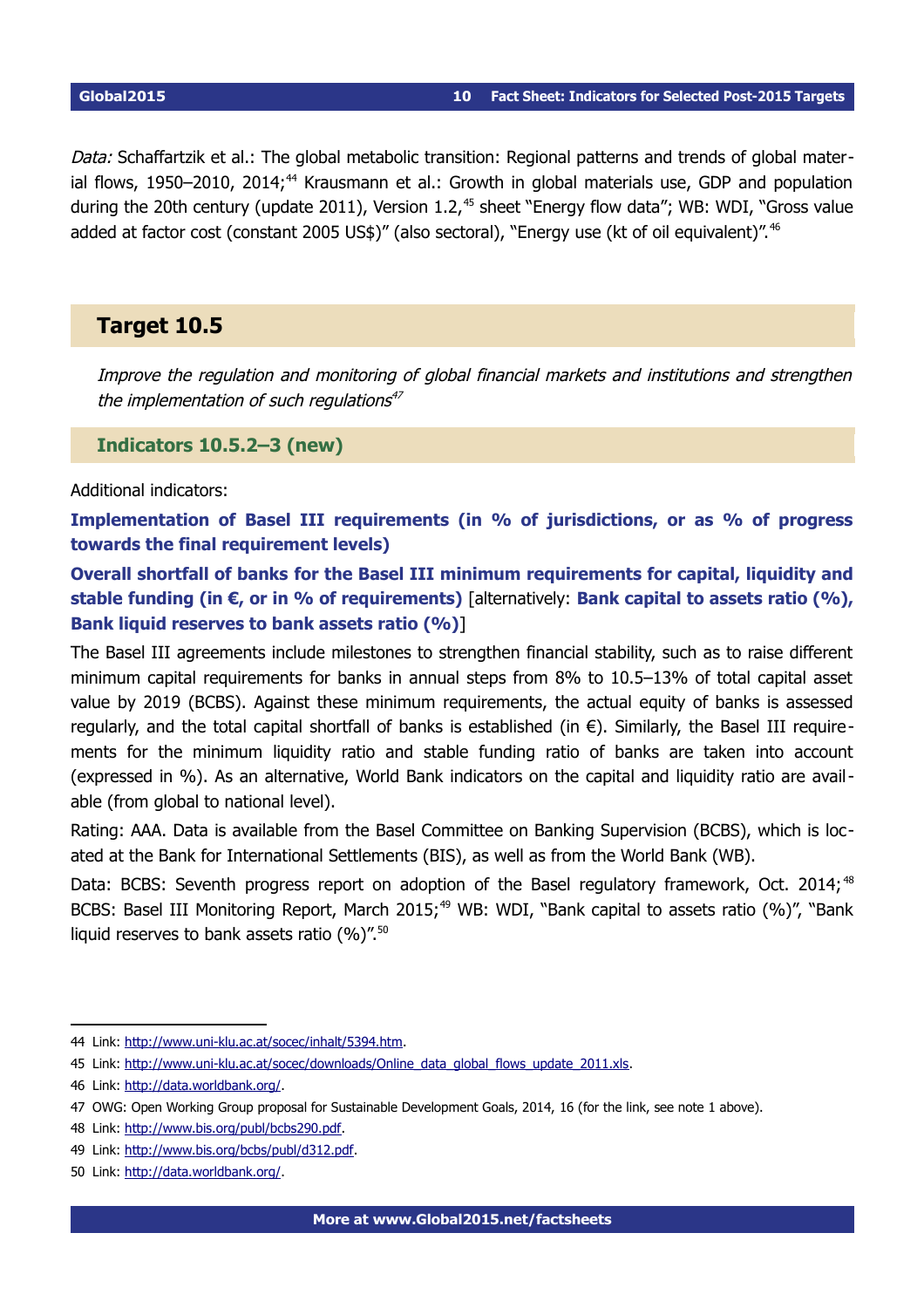# **Target 11.5**

By 2030, significantly reduce the number of deaths and the number of people affected and decrease by [x] per cent the economic losses relative to gross domestic product caused by disasters, including water-related disasters, with a focus on protecting the poor and people in vulner-able situations<sup>[51](#page-10-0)</sup>

### **Indicator 11.5.3 (new)**

Additional indicator: **Number of people killed by disasters** 

Indicator 11.5.1 lists people killed and people affected; it should be two separate indicators. The target strives to reduce the number of deaths, which needs to be measured. For data, see below.

# **Indicator 11.5.4 (new)**

### Additional indicator: **Economic losses from disasters relative to GDP (in %)**

As the target strives to "decrease … the economic losses relative to gross domestic product", an appropriate indicator is required. Data on economic losses from damage to property, crops and livestock is available from the CRED EM-DAT database, which was created with initial support by the WHO and has partnerships with the IFRC, UNISDR, USAID, UNEP, Munich Re, etc. The data on economic losses does not need to be adjusted for inflation if referred to nominal GDP, since the resulting percentage is directly comparable across different years. The EM-DAT database provides data at country level. However, completeness of economic losses data may need improvement at this level.

Rating: the same as the other indicators (BBA).

Data: CRED: EM-DAT; Advanced Search<sup>[52](#page-10-1)</sup> [damage in current US\$]; WB: WDI, "GDP (current US\$)".<sup>[53](#page-10-2)</sup>

<span id="page-10-0"></span><sup>51</sup> OWG: Open Working Group proposal for Sustainable Development Goals, 2014, 17 (for the link, see note [1](#page-0-0) above).

<span id="page-10-1"></span><sup>52</sup> Link: [http://www.emdat.be/advanced\\_search/index.html.](http://www.emdat.be/advanced_search/index.html)

<span id="page-10-2"></span><sup>53</sup> Link: [http://data.worldbank.org/.](http://data.worldbank.org/)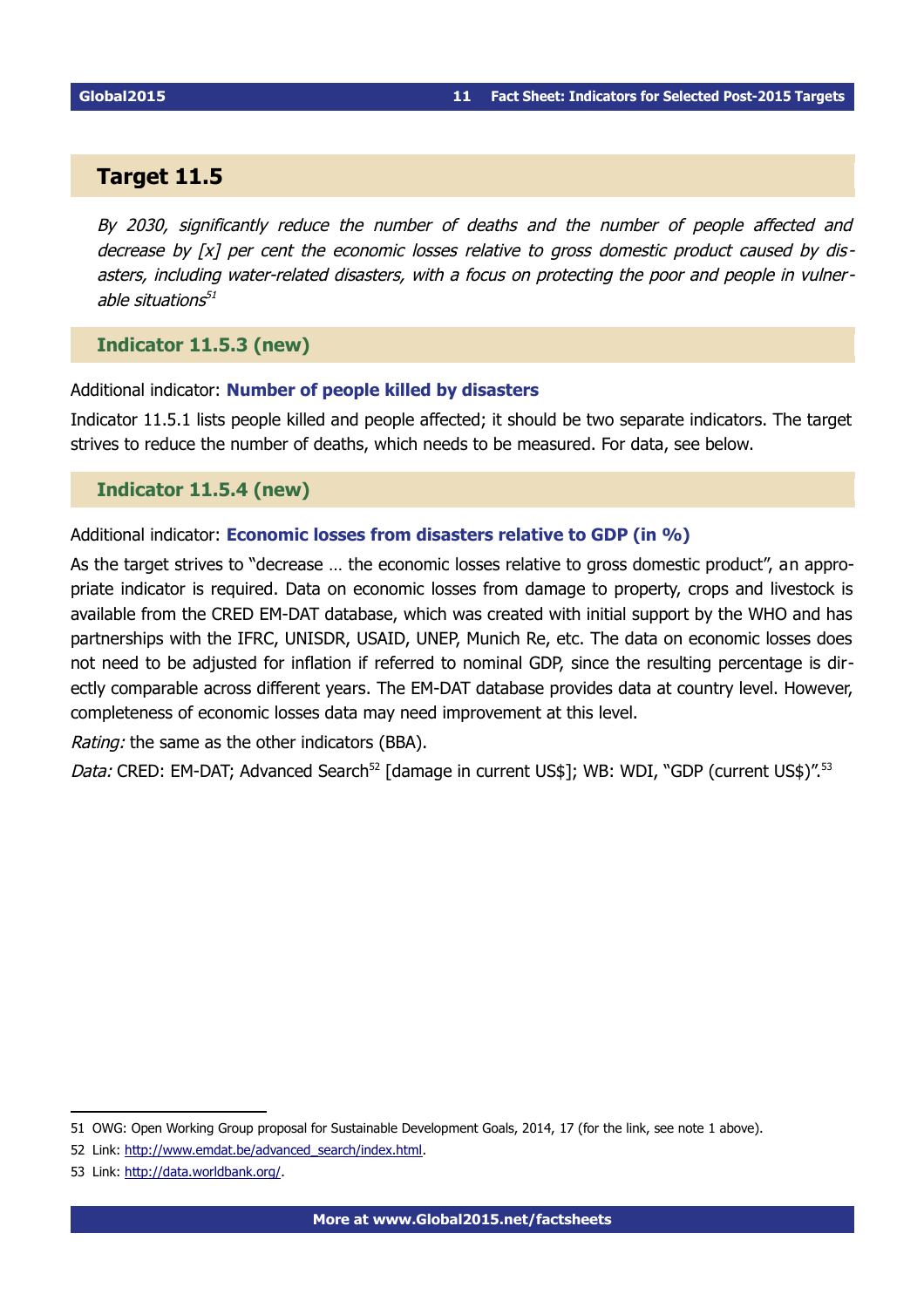# **Target 12.1**

Implement the 10-year framework of programmes on sustainable consumption and production, all countries taking action, with developed countries taking the lead, taking into account the development and capabilities of developing countries [54](#page-11-0)

### **Indicator 12.1.3 (new)**

Additional indicator: **Number of jobs in sustainable consumption and production** 

The 10-year framework of programmes on sustainable consumption and production (SCP) aims to accelerate the shift towards SCP, while creating new job/market opportunities (UNEP).<sup>[55](#page-11-1)</sup> This should lead to more jobs in SCP. The indicator is outcome-oriented and would complement the two input-related indicators.

Rating: BAA to BBB. The indicator is at least as feasible and relevant as the other two indicators, and likely more suitable than these (BBB and CBB).

Data: ILO/UNEP: Working towards sustainable development: Opportunities for decent work and social inclusion in a green economy,  $2014;^{56}$  $2014;^{56}$  $2014;^{56}$  UNEP/ILO/IOE/ITUC: Green Jobs Initiative,  $2008.^{57}$  $2008.^{57}$  $2008.^{57}$ 

# **Target 13.2**

Integrate climate change measures into national policies, strategies and planning $^{\rm{58}}$  $^{\rm{58}}$  $^{\rm{58}}$ 

### **Indicator 13.2.2 (new)**

# Additional indicator: **Rate of improvement in carbon productivity (the amount of economic output achieved for a given amount of CO2 emission)**

The target strives to integrate climate change measures into national policies, strategies and planning, the success of which would result in a gradual improvement of the ratio between real GDP and carbon dioxide emissions. GDP should be expressed in constant international dollars (in order to adjust for inflation). This indicator is similar to Indicator 7.b.1 (rate of improvement in energy productivity). It does not imply a requirement to reduce  $CO<sub>2</sub>$  emissions; instead it provides room for economic growth and development. The indicator is outcome-oriented and would complement input-related Indicator 13.2.1. Data is available from global to national levels.

<span id="page-11-0"></span><sup>54</sup> OWG: Open Working Group proposal for Sustainable Development Goals, 2014, 18 (for the link, see note [1](#page-0-0) above).

<span id="page-11-1"></span><sup>55</sup> UNEP: The 10 Year Framework of Programmes on Sustainable Consumption and Production, 2012, 2 [\(http://www.unep.org/resourceefficiency/Portals/24147/scp/10yfp/document/Brochure 10YFP -071212 Final.pdf\)](http://www.unep.org/resourceefficiency/Portals/24147/scp/10yfp/document/Brochure%2010YFP%20-071212%20Final.pdf).

<span id="page-11-2"></span><sup>56</sup> Link: [http://www.ilo.org/wcmsp5/groups/public/---dgreports/---dcomm/---publ/documents/publication/wcms\\_181836.pdf.](http://www.ilo.org/wcmsp5/groups/public/---dgreports/---dcomm/---publ/documents/publication/wcms_181836.pdf)

<span id="page-11-3"></span><sup>57</sup> Link: [www.unep.org/PDF/UNEPGreenJobs\\_report08.pdf.](http://www.unep.org/PDF/UNEPGreenJobs_report08.pdf)

<span id="page-11-4"></span><sup>58</sup> OWG: Open Working Group proposal for Sustainable Development Goals, 2014, 19 (for the link, see note [1](#page-0-0) above).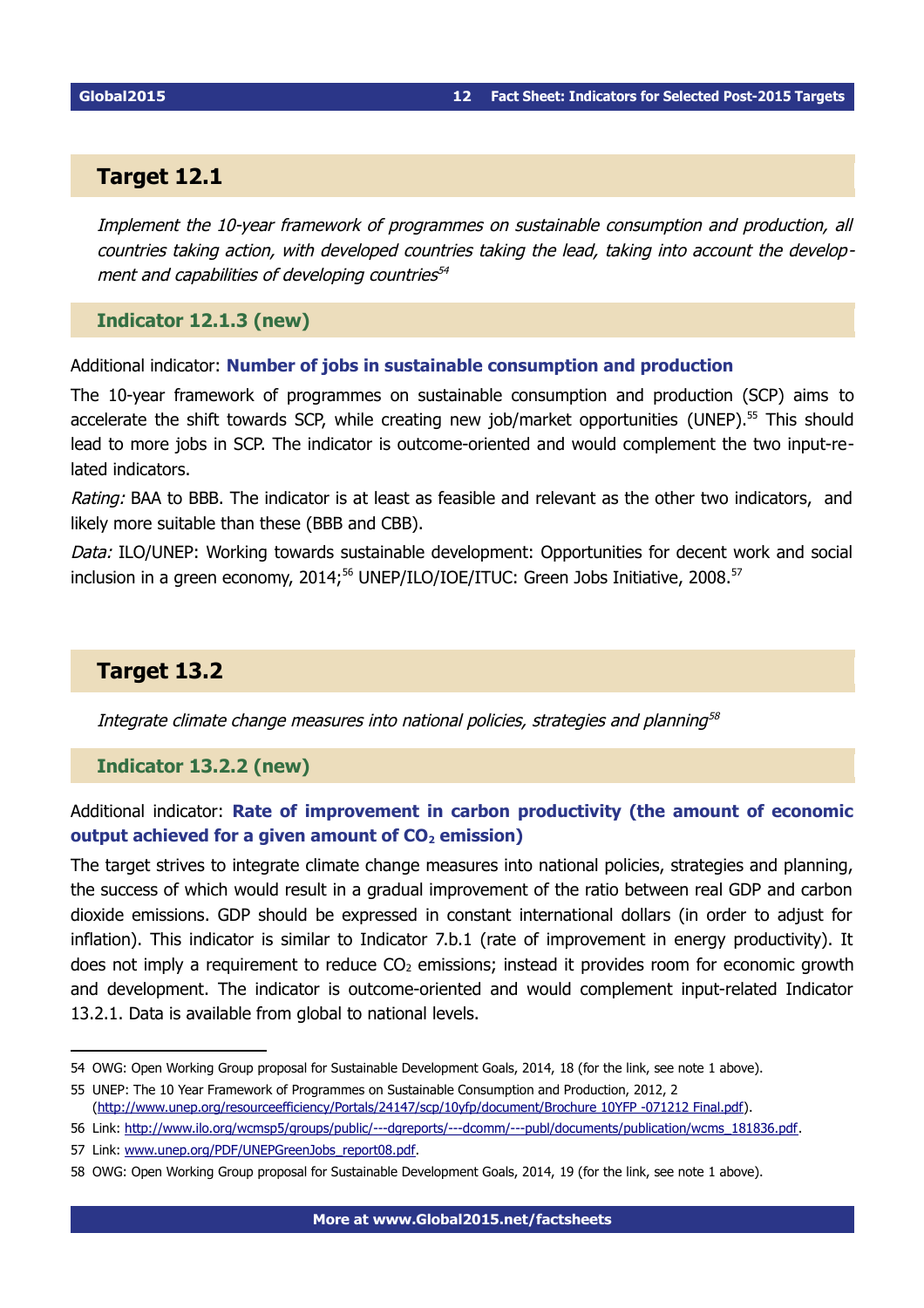Rating: ABA. The similar Indicator, 7.b.1, is rated BBA, but for both indicators feasibility is good. *Data:* WB: WDI, "CO<sub>2</sub> emissions (kg per 2011 PPP  $\frac{2011}{P}$  of GDP)<sup>"[59](#page-12-0)</sup> [the indicator would entail the annual rate of change of the reverse of this data].

# **Target 15.2**

By 2020, promote the implementation of sustainable management of all types of forests, halt deforestation, restore degraded forests and increase afforestation and reforestation by [x] per cent glob-ally<sup>[60](#page-12-1)</sup>

**Indicator 15.2.3 (new)** 

#### Additional indicator: **Area of planted forest**

The target strives for a certain increase of afforestation and reforestation, but no indicator has been proposed to assess this. Data is available on the area of planted forest (in hectares).

Rating: similar to the other two indicators (BBB or BBA).

Data: FAO: Global Forest Resources Assessment 2010,<sup>[61](#page-12-2)</sup> 94 (table 5.5) [updates: every 5 years].

# **Target 17.18**

By 2020, enhance capacity-building support to developing countries, including for least developed countries and small island developing States, to increase significantly the availability of high-quality, timely and reliable data disaggregated by income, gender, age, race, ethnicity, migratory status, disability, geographic location and other characteristics relevant in national contexts

### **Indicator 17.18.3 (new)**

Additional indicator: **Overall level of statistical capacity (WB)**

The two indicators cover activities to enhance capacity-building, but not the resulting capacities. Data for low and middle-income countries is available through a composite indicator developed by the World Bank.

Rating: the same as the other two indicators (AAA).

Data: WB: WDI, "Overall level of statistical capacity (scale  $0 - 100$ )".<sup>[62](#page-12-3)</sup>

<span id="page-12-0"></span><sup>59</sup> Link: [http://data.worldbank.org/.](http://data.worldbank.org/)

<span id="page-12-1"></span><sup>60</sup> OWG: Open Working Group proposal for Sustainable Development Goals, 2014, 21 (for the link, see note [1](#page-0-0) above).

<span id="page-12-2"></span><sup>61</sup> Link: [http://www.fao.org/docrep/013/i1757e/i1757e.pdf.](http://www.fao.org/docrep/013/i1757e/i1757e.pdf)

<span id="page-12-3"></span><sup>62</sup> Link: [http://data.worldbank.org/.](http://data.worldbank.org/)